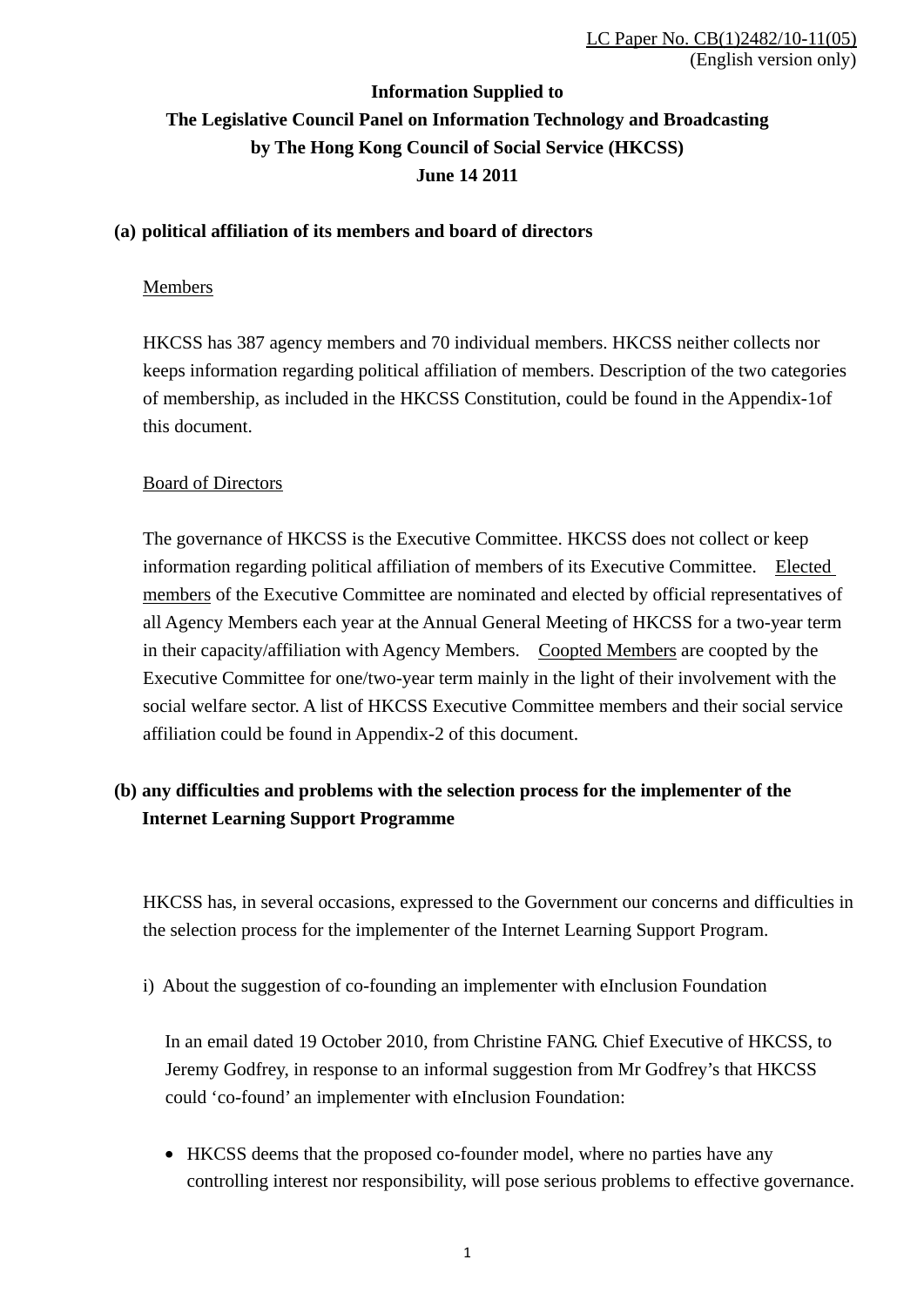- The risk of co-found implementer failing is high and it is irresponsible to nominate individuals to hold such liability with no government nor any organization underwriting the responsibility to continue to serve the disadvantaged families.
- HKCSS is willing to consider assimilating individual(s)/representative(s) of organization and business model, as deemed suitable by the Government, into our proposal.
- If Government considers having OGCIO, as the controlling officer, to take up the accountability of the project, HKCSS will support to consider the 'Financial Secretary Incorporated' model . . .(as) a better alternative (to the co-founder model) in resolving the issues like governance, rights and accountability
- ii) About the conclusion of the RFP

In a letter from Bernard Chan, Chairperson of HKCSS, to Jeremy Godfrey, dated 27 October 2010:

- Expressed reservation to the Government's conclusion of the RFP exercise and the delay of the process.
- Reiterated the prime concern being to expedite the implementation of the project to provide timely support, advice and resource to these low income families. Hence, without prejudice to our reservations agreed to explore the possibilities of collaborating with e-Inclusion Foundation.'

iii) About the Government's decision on adopting the Dual Implementer approach.

In an email from Christine FANG, Chief Executive of HKCSS, to Elizabeth Tse, dated 6, January, 2011:

- Stated that the suggested Dual Implementer approach is far from ideal because it reduces the robustness of the implementation and duplicates the administrative costs. It is therefore very difficult for us to embrace it fully because the Approach has not put program effectiveness and the benefit of children as the first priority.
- Yet, we consider the Dual Implementer Approach as a 'lesser evil' because the second option to re-formulate and re-tender the project will further delay the implementation of the program for yet another substantial period.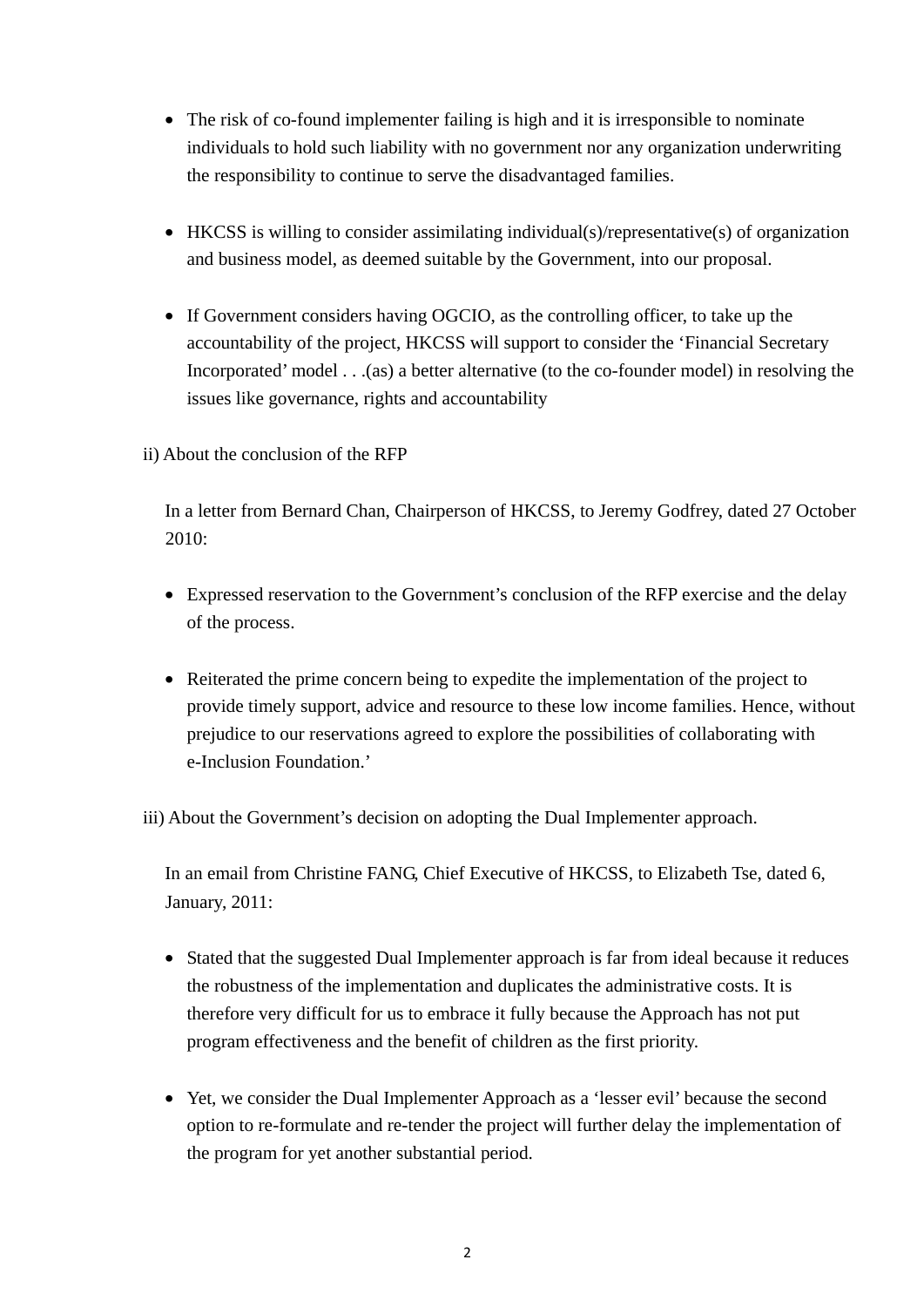### **Appendix 1 – Membership of HKCSS**

#### (a) Agency Members

Social service organizations whose aims and objects are in harmony with those of the Council and who have an active interest in the social service field or those who provide as their primary function a bona fide direct social service which helps to meet the existing needs of the community.

### (b) Life Members

Individuals who have been registered as life members prior to the date of September 27, 2001 shall be the Life Members of the Council until such time as they withdraw their membership or become deceased.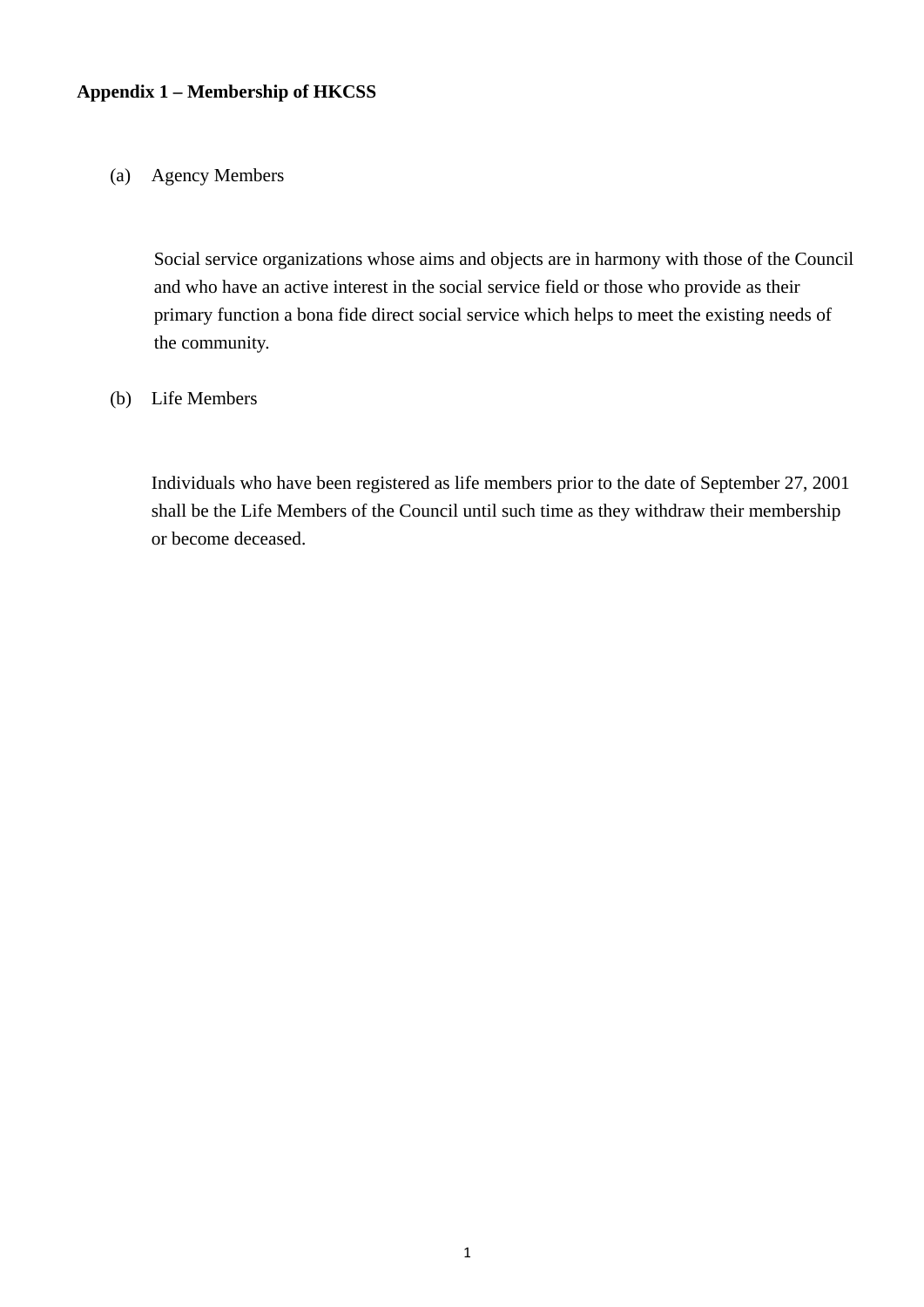# **Appendix 2 – HKCSS Executive Committee Members and their affiliation**

| <b>Elected Members</b>               |                                                                                            |
|--------------------------------------|--------------------------------------------------------------------------------------------|
| Mr. Bernard CHAN                     | <b>Individual Member of HKCSS</b>                                                          |
| (Vice Chairperson)                   |                                                                                            |
| Ms. Maggie CHAN                      | Director, Social Work Services, Caritas - Hong                                             |
|                                      | Kong                                                                                       |
| Mr. CHAN Wing Kai                    | Director of Social Services, Hong Kong Council of<br>the Church of Christ In China         |
| Mr. CHAU Yin Ming, Francis           | Chief Supervisor, The Association of Evangelical<br>Free Churches of Hong Kong             |
| Mr. CHEUNG Kin Fai                   | Chairperson, Joint Council for the Physically &<br>Mentally Disabled Hong Kong             |
| Ms. CHEUNG Yuk Ching                 | Service Director, International Social Service Hong<br>Kong Branch                         |
| Dr. FUNG Cheung Tim                  | Director, Richmond Fellowship of Hong Kong                                                 |
| Mrs. Cecilia KWAN                    | Executive Director, Hong Kong Family Welfare<br>Society                                    |
| Mr. KWOK Lit Tung                    | Director, Christian Family Service Centre                                                  |
| Dr. LAW Chi Kwong<br>(Hon Treasurer) | Chairperson, Management Committee, Cyber<br>Senior Network Development Association Limited |
| Ms. Lilian LAW                       | Executive Director, The Boys' & Girls' Clubs<br><b>Association of Hong Kong</b>            |
| Dr. LUI Wai Ling, Annissa            | Hong Kong Lutheran Social Service, Lutheran                                                |
|                                      | Church - Hong Kong Synod                                                                   |
| Mr. Timothy MA Kam Wah               | Executive Director, Senior Citizen Home Safety                                             |
|                                      | Association                                                                                |
| Mr. Samuel NGAI Kong Yiu             | Executive Director, Evangelical Lutheran Church                                            |
|                                      | Social Service - Hong Kong                                                                 |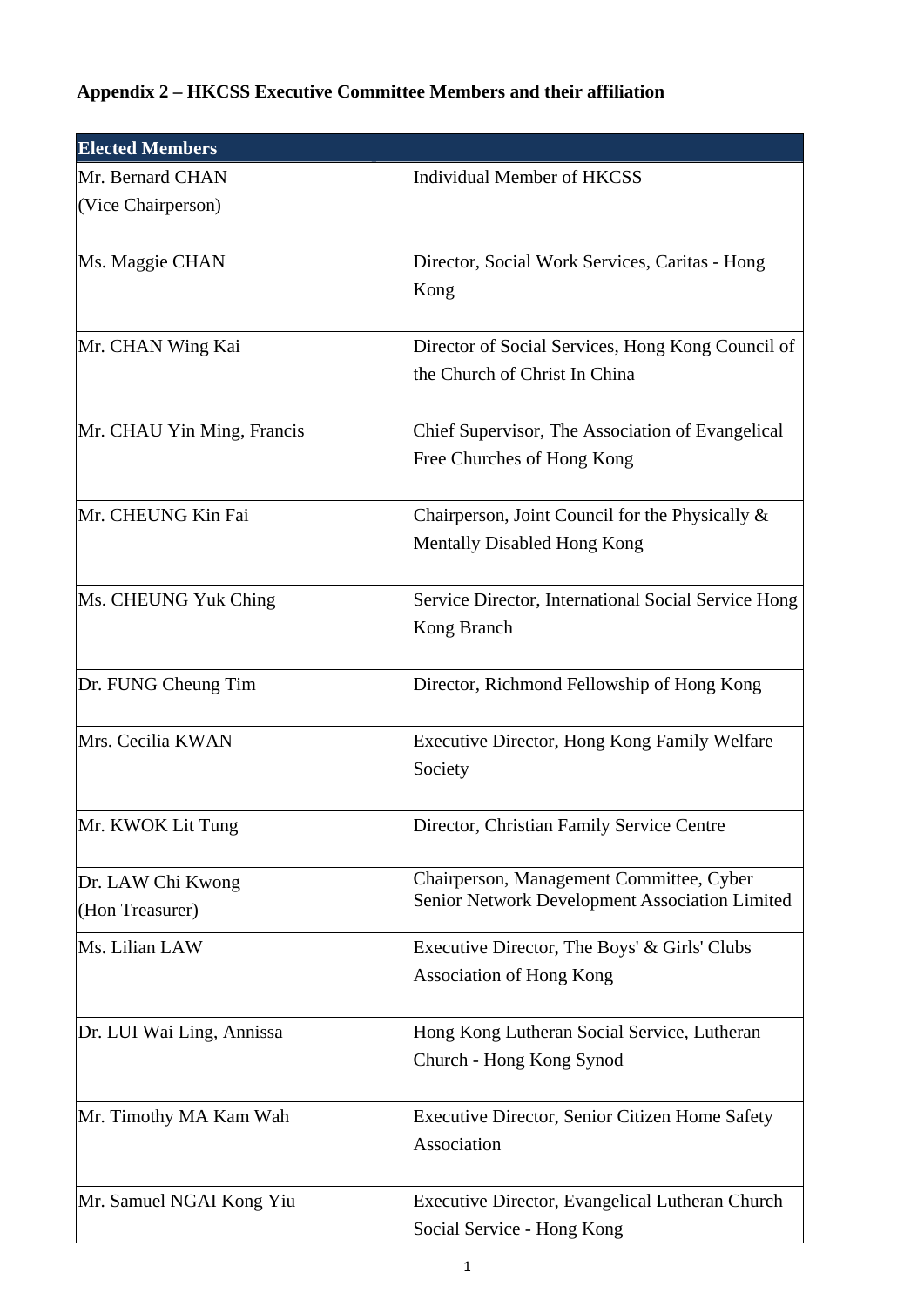| <b>Elected Members</b>      |                                                    |
|-----------------------------|----------------------------------------------------|
| Ms. Bonnie SO               | Head of Communications and Resource                |
|                             | Development, Hong Kong Red Cross                   |
|                             |                                                    |
| Mr. SUEN Lai Sang           | Deputy Chief Executive, Hong Kong Christian        |
|                             | Service                                            |
| Mr. Johnny TSANG Wing Keung | Chief Executive Officer, Baptist Oi Kwan Social    |
|                             | Service                                            |
|                             |                                                    |
| Dr. Sandra TSANG Kit Man    | Head, Department of Social Work & Social           |
|                             | Administration, The University of Hong Kong        |
| Ms. Wendy WU                | Assistant Director for SSD, The Salvation Army     |
|                             |                                                    |
| Mr. Stephen YAU             | Chief Executive, International Social Service Hong |
|                             | Kong Branch                                        |
|                             |                                                    |
| Dr. Alice YUK               | General Manager, Young Men's Christian             |
|                             | <b>Association of Hong Kong</b>                    |
|                             |                                                    |